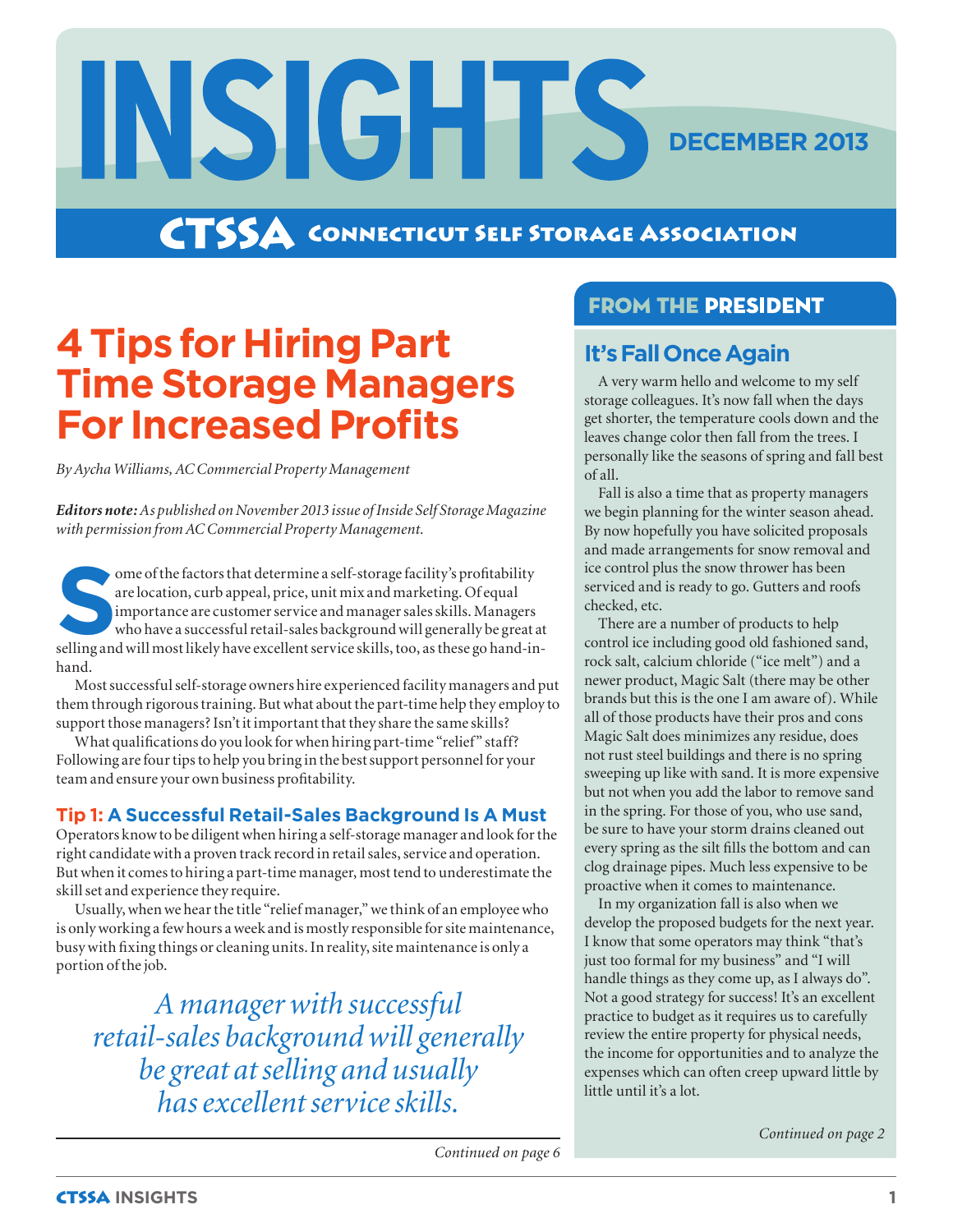## INSIGHTS

Published by the Connecticut Self Storage Association (CTSSA), P.O. Box 417, East Granby, CT 06026-0417 (860) 228-3624, (860) 228-1337 fax, ctssa@ctssa.org, www.ctssa.org

*Insights* is a quarterly publication and is a benefit of membership. Advertisers contact the office to reserve space. All editorial and advertising copy should be submitted electronically to ctssa@ctssa.org. Next editorial/advertising deadline: **FEBRUARY 15, 2014**

#### CTSSA Board of **DIRECTORS**

**PRESIDENT** Charlie Fritts (2013) Storage Investment Management, Inc. 716-689-7377, charlie@simi.org

**VICE PRESIDENT** Bob Kiley (2013) Hacienda Storage, LLC 203-876-2600, info@haciendastorage.com

**SECRETARY/TREASURER** Michael Barker (2013) Meriden Self-Storage, LLC 203-639-7335, barkermike@aol.com

**IMMEDIATE PAST PRESIDENT** J.R. Clisham (2013) Connecticut Self Storage, LLC 860-236-3100, jclisham@ctselfstor.com

#### **DIRECTORS**

Rob Hadden (2014) Janus International 770-562-2850, robh@janusintl.com

Jessica Lamoureux (2013) Bruen Deldin DiDio Associates 203-269-7200 x307 jlamoureux@bddinsurance.com

Brian Riva (2012) Stor-It-All, Inc. 860-435-2281, brianriva@sbcglobal.net

> Jeff Ryer (2014) Mill Plain Self Storage 203-778-6724 info@millplainselfstorage.com

**EXECUTIVE DIRECTOR** Lorna M. Bolduc, CAE Connecticut Self Storage Association 860-228-3624 lbolduc@ctssa.org

Every book on how to improve your business always reminds us of two things, 1st we must have goals or objectives that are realistic and a plan to achieve them, and 2nd we must continuously seek ways to generate more income and hold if not reduce expenses. Without a plan and periodic review we have no true sense of direction and miss out on the joy when we achieve our goals. As the business guru and author Steven Covey said so well, "Start with the end in mind"

#### **Annual Education Conference**

If you were unable to attend our annual fall education conference held on October 10th you missed a pretty good event. We had a good group of operators present including members and some folks who are considering building or buying a storage property. I've noticed at the industry events I have attended in the last year that interest is up and more people will be entering the business. Your CT Self Storage Association provides great opportunity for education, net working and keeping in the know in regard to industry trends. Why not have the best information possible available that will positively benefit you and your business? As they say knowledge is power.

#### **Great Northeast Self Storage Tradeshow**

Our friends over at MASSA are already planning the 2014 show which I hear may have some ideas and surprises in store for you. Mark your calendar to save the date, September 24-25, 2014 at Mohegan Sun, Uncasville, CT.

I enjoy talking shop and hearing from storage folks, so please feel free to contact me by phone, (716) 679-7377 or email, Charlie@simi.org

In closing I would like to wish everyone an early; Happy and Healthy Holidays!

Respectfully,

Charlie Fritts CTSSA President

## MEMBER NEWS

Storage Investment Management, Inc. (SIMI) held their annual Manager's Conference and Awards Recognition Dinner on September 19, 2013. The event was conducted at the Trumbull Marriott Merritt Parkway in Trumbull, CT — a central location for the more than 30 SIMI properties located throughout New England.

At the conference SIMI recognized their "Top Performing Managers" by presenting a variety of awards. Awards range from Highest Volume of Merchandise Sales to Best Budget Income Variance to Most Improved Facility. All awards are based on criteria that are the critical elements to successful self storage operations. SIMI's "Best of the Best" for 2013 are:

**MANAGER OF THE YEAR:** Michele Johnson-Sealy, Manager of Planet Self Storage in Hyde Park, MA

**#1 RANKED — POWER RATING:** Ron Tortora, Manager of Storage America in Garden City Park, NY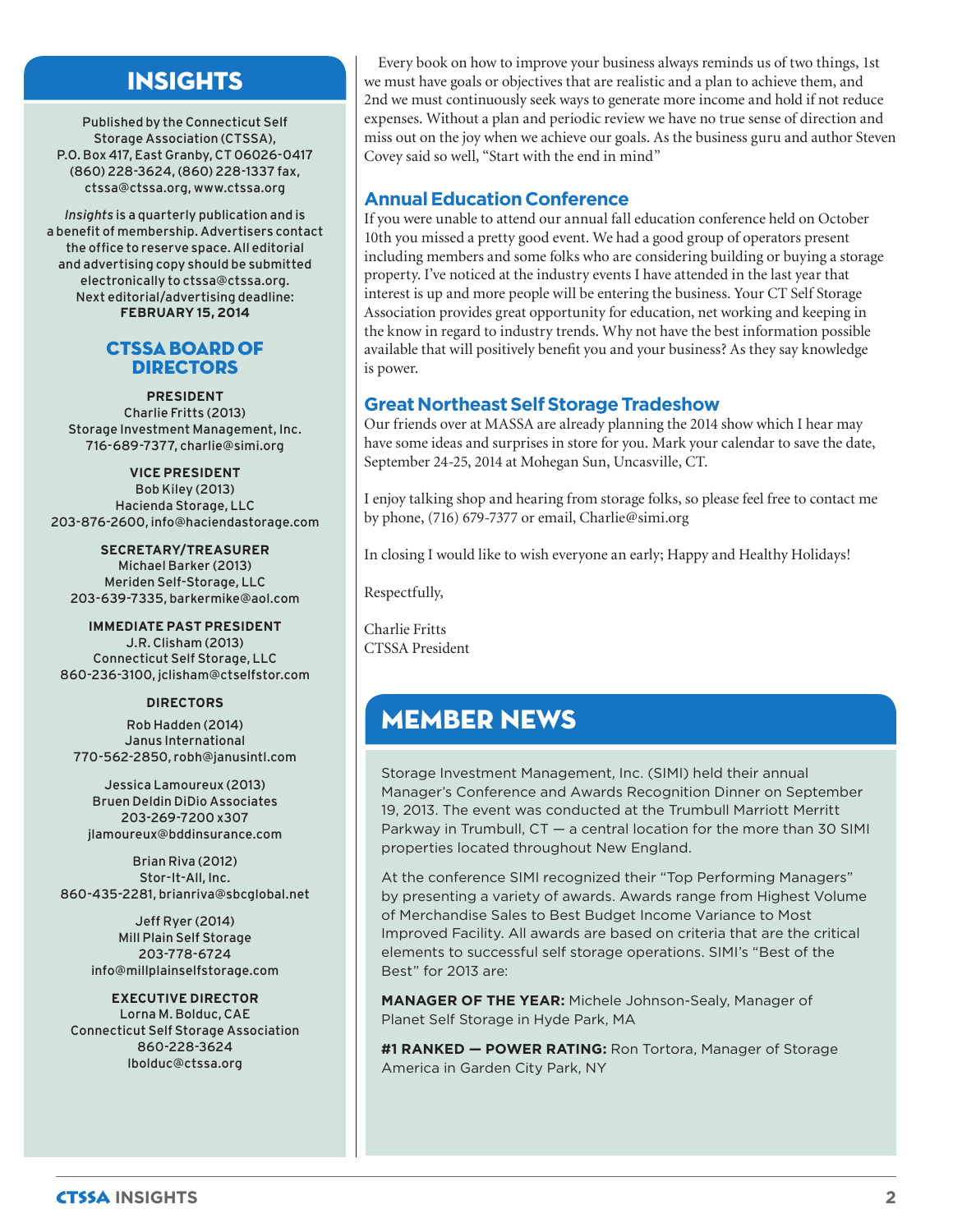# **The Pulse of Your Business**

*Scot Vayo, Casey Storage Solutions*

In today's fast paced business environment, there are countless ways to monitor your self storage operation to ensure your business is operating as intended. Many self storage owners rely heavily on the manager of the faci n today's fast paced business environment, there are countless ways to monitor your self storage operation to ensure your business is operating as intended. Many self storage owners rely heavily on the manager of the facility to standards could be occupancy, curb appeal, marketing, and more. The question is, how involved does the owner or supervising manager get with the day-to-day operations of the business and be on the front lines?

There are certainly many instances when we have the opportunity to see our team members in action on a daily basis. Time is taken to listen to customer interaction on the phone and in person. During this time, coaching and training flows freely as we get quality time spent one-on-one with the manager. You get a good feeling for what goes on in the office when you're not able to be there.

The purpose of this article is to recommend that you have your supervising manager, if one is available, or yourself if you own a smaller operation, take some time to staff the front desk of your operation periodically.

I personally am the type of manager that believes it is important to understand the daily trials and tribulations that our managers face on a day-to-day basis. In addition, I feel it is also important to stay in tune with your customers as well. This customer interaction will be one of the most valuable opportunities for you to gain perspective as to how your manager is running the business. As mentioned previously, one-on-one time is very important as well, but sometimes your customers will give you feedback for additional areas of coaching and training opportunities.

Hopefully you or your area manager will find everything

operating without issue, but what should you be really looking and listening for? The answer is, you'll know it when you see it! Here are a few red flags. You may rent a storage unit to a new tenant and hear, "the person I spoke with on the phone stated that if I paid cash, I wouldn't have to pay the set-up fee." Many owners now also require that tenants have insurance on their personal property in stores, but what if you heard a customer state "The manager I spoke with stated that insurance is required by state law"? You could potentially even make a collection call or two and learn from a customer that "I paid cash last week and I have my handwritten receipt"!

For those of you who have been in business for a while, you already know why some of these customer statements are concerning. The moral of the story is that while quality one-onone time with your manager is invaluable. You may also find it equally as enlightening to spend time in the office without your manager. It will no doubt give you additional coaching and training topics to discuss.

Beyond the training opportunities, however, and on a brighter note, you will no doubt also hear many good things from customers. Perhaps it is how much they like the manager who runs your facility, how helpful the manager was during the rental process, or how well kept the property is. This also gives the owner or area manager the opportunity to recognize the manager for a job well done. The manager will no doubt appreciate the recognition, coaching, and training. As for the owner or area manager, you will have gained a different perspective on what happens in the office allowing you to keep in close touch with the pulse of your business.



# **There is strength in numbers.**

If you know someone in the industry who should be a member but isn't, forward their contact information to the office.

Call 860-228-3624 or e-mail ctssa@ctssa.org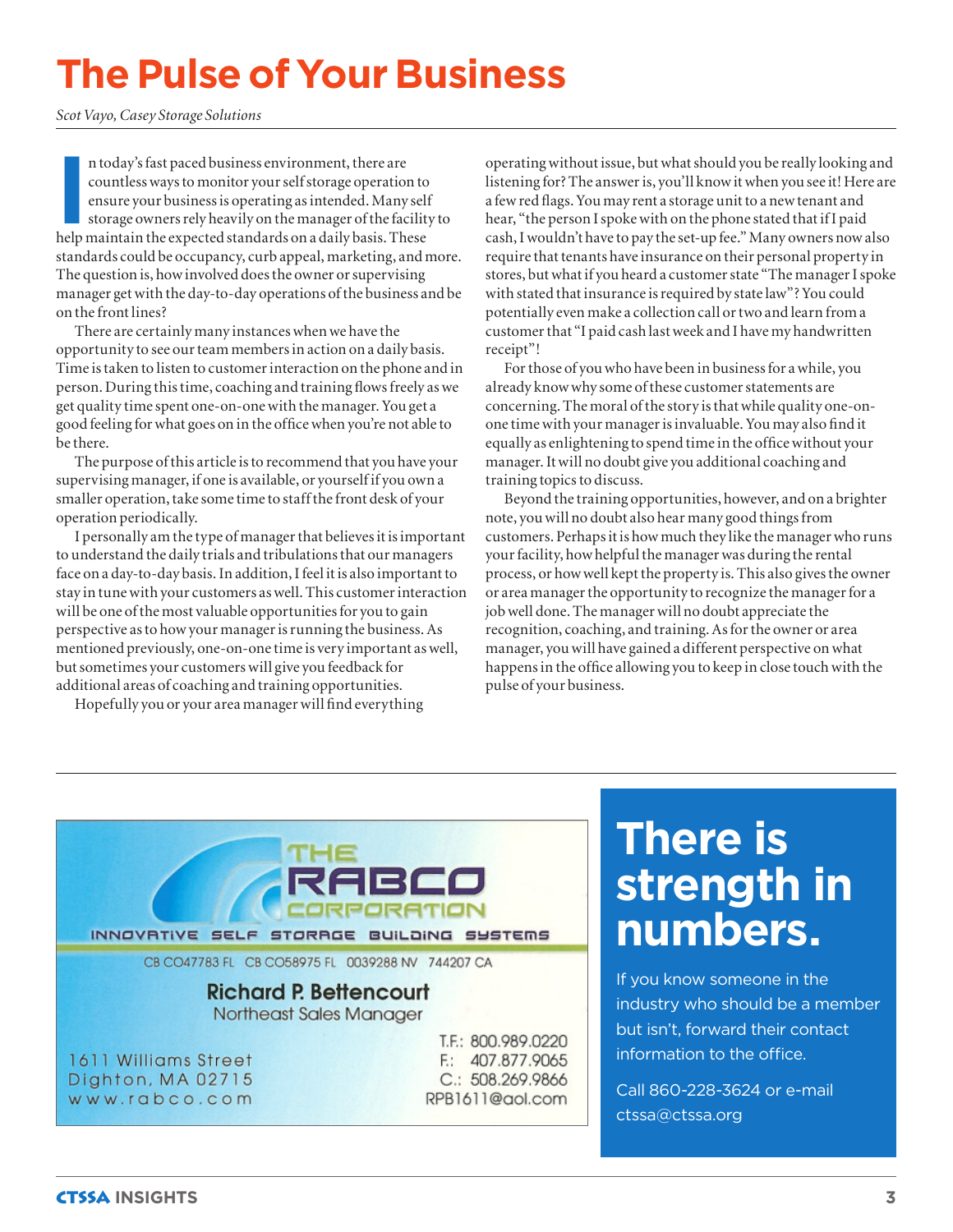# **Competitive SEO for Storage Facilities: How to Check Out What Your Competitors are Doing Right Now**

*By Matt Schexnayder, SelfStorage.com*

s more and more people get online, learn to use<br>smartphones and otherwise become more conn<br>to the Internet, Google will continue to domina<br>as a springboard where consumers start researc<br>local businesses. smartphones and otherwise become more connected to the Internet, Google will continue to dominate as a springboard where consumers start researching local businesses.

But SEO (search engine optimization), best described as a collection of techniques that help a website show up on Google and other search engines, is so open-ended that it's difficult to define a starting point. One of the best ways to do so is to assess the competitive landscape, check what your competitors are doing and emulate the things they are doing right.

We talked to Tony Emerson and Josh Waldrum, both members of our in-house SEO team, about what self-storage facilities can do to assess (and match) their competitors' online efforts in both local and organic search.

#### **Identify Direct Competitors**

The first step in conducting competitor research is to identify which sites are your direct rivals. To do this, you'll need a list of key terms that visitors are likely to use to find your site.

"Google has a ton of free tools out there to figure out what your keywords are, mainly Google Analytics (www.google.com/ analytics) and Google AdWords Keyword Tool. You can type in 'self storage' and your city, and you'll get suggestions on what the highest-trafficked terms are," according to Waldrum.

"Compile a set of five to ten keywords to check," suggests Emerson. "The ones that are popular from our research–and it varies on a market-to-market basis–are '(city) + self storage,' '(ZIP  $code) + selfstorage, '(city) + storage' and related terms like$ 'storage in (city)'."

#### **Pinpoint Facilities that Outrank You**

The next step is to see who's outranking you for those terms by Googling them and identifying other similar facilities. Remember, when you conduct a search while logged into a Google account, you may receive customized results that don't reflect the reality of the ranking situation. This usually means you'll appear to rank higher than you actually do, because Google has seen you click on your own website before and assumes that this is what you want to see. Either log out of Google or open a "private browsing" (Firefox) or "incognito" (Google Chrome) window to conduct your research.

"Google these terms and look for sites that are in the same niche or industry as you. For instance, if a Craigslist or Wikipedia page ranks above you, that's obviously not your competitor. The fact that they may outrank you has an influence on your traffic, but you're not going to be able to go after the same kind of links," recommends Waldrum.

"The same is true for Yelp," says Emerson. "For instance, when I type in 'Seattle self storage,' I see Yelp ranking at number one. It's worth noting that you'll have to outrank them to get to number one, but researching their keyword usage and link profile isn't going to get you very far."

#### **Learn About Local**

Local SEO is all about getting citations, also known as NAP (name, address, phone number) blocks. Google looks at these as confirmation that your business is operating and that you're located where you say you are.

According to Emerson, "For local search, make sure you're out there everywhere you can be online with your name, address and phone number as one block. Take a look at your competitors' Google+ Local listings and make sure you have the same depth of information or more. For example, if they have a video, you may want to create one as well so that you're on the same baseline when it comes to on-listing optimization. Then take a look at their citations, which is that name-address-phone combination. Google their address and see what techniques they've used to get listed."

"A good tool for this is GetListed.org, which will show you the top citation sources for your area and will help point you in the right direction," says Waldrum. "Most of these are pretty basic, like YellowPages and Yelp. Although these sites offer premium services, signing up for free is enough to get the citation. Make sure your local footprint is out there everywhere it can be."

"If you're a storage facility and you're not on Yelp, you should take a step back and reconsider your marketing strategy as a whole," explains Emerson. "You need to be willing to put your business on Yelp, even though it opens you up to negative publicity, in order to dominate in search. You're not in direct control of your online reputation, and trying to control by not signing up for Yelp (https://biz.yelp.com/), Google and other user-generated review sites is just going to hurt you."

#### **Get More Links**

While the main factors for ranking higher in Google local search or Google Maps are shoring up your Google+ Local listing and getting more citations, the key to ranking in organic search is getting more links to your website.

"Putting content out there is the number one thing to do to improve your actual site. Adding a blog or just fresh content every once in awhile – that's the future of SEO. Once you're doing that, and you're sure you're not making any SEO mistakes, the next step is to get some links," according to Waldrum.

"They've also put out some press releases on free PR sites. These can be valuable, especially if you've got some truly exciting news that local media might pick up. If it's newsworthy enough, it may be worth paying the release fee to a paid site like PRWeb.com," adds Waldrum.

One thing to keep in mind for competitive SEO research is that not all links are valuable. Even if a competitor that ranks above you has a similar link, acquiring that same link actually might hurt you.

"If you do a backlink lookup on one of your competitors and you see things that are on the spammy-side, for instance, buying links is a huge red flag. That's not a green light to go get that same link, says Emerson. "There are a lot of other factors there that may cause them to not get penalized for a link that would penalize you–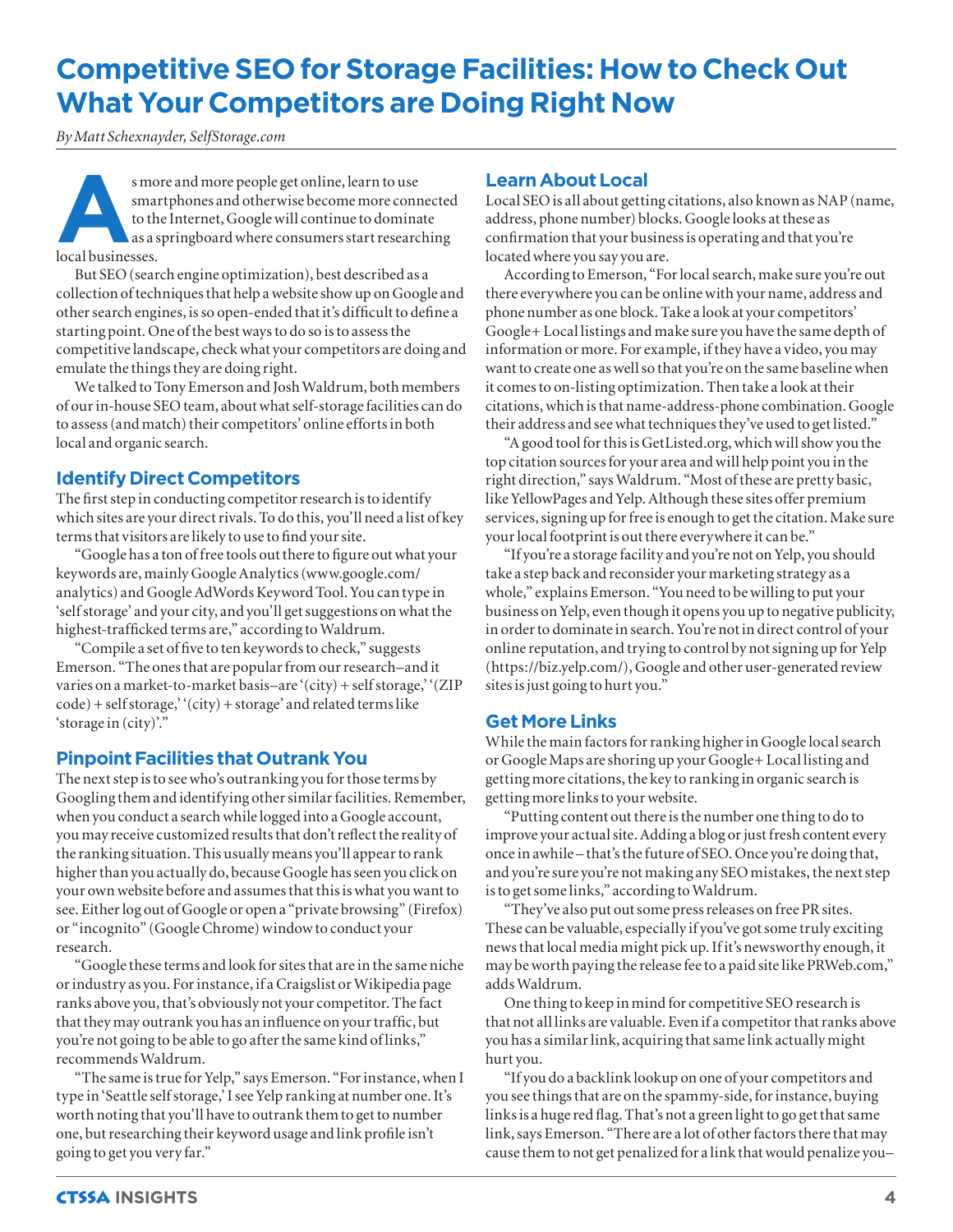they might have a more trusted domain, so they can escape that penalty, whereas you may not. They also may have already been hurt by that link getting devalued, but they made it up elsewhere, so they're still outranking you."

#### **Take Advantage of SEO Tools**

Aside from ones mentioned previously, tools that can help with competitive link research include ahrefs.com, majesticseo.com and raventools.com.

According to Emerson, "RavenTools is one that we would heartily recommend for a mom-and-pop facility. It's a fully functioning tool that helps guide your SEO process. The only component that it doesn't currently offer is rank tracking, which we recommend supplementing, but this can be conducted by hand as well. If you do this, try to look at rankings at least once per week, and keep track of everything in a spreadsheet so you can easily see when movement occurs."

You also can use these tools to check out the distribution of anchor text, which is the text used for the links themselves. Unnatural anchor-text distribution is one of the signals that Google's team uses to identify spam links.

"MajesticSEO also has a cool functionality that shows your anchor-text distribution. Especially after Google's Penguin and Panda updates, you don't want to have keyword-specific anchor text that isn't distributed naturally. For instance, most of nickersonstreetstorage.com's links just say 'Nickerson Street Storage,' which is good. It would open them up for penalization if the majority of their links just used 'Seattle storage' for their anchor text," says Waldrum.

A good starting point for backlink research is mapping out the backlink profile of your competitors. Seeing a graph of link quality of your sites versus your competitors' sites can help you visualize what you're lacking. This can help you figure out whether you need to focus on quality or quantity of links. There's a chance you have more links than your competitors, but they have higher-quality link distribution.

Updates of Google PageRank – which analyzes and grades your website's links – occur about once every three months. So if your facility has been doing things to get links, you'll want to use a tool with up-to-date reporting like MozCheck.com to monitor your progress.

Whether you're trying to optimize for local or organic SEO, and whether you're doing that by shoring up your listing/website or by improving your citations/links, looking at what your competition is doing is a good strategy. But keep in mind that it's just a starting point. Following the footsteps of the competition may get you closer to their level, but you'll need something unique to push your website or local listing over the edge and begin outranking the competition.

*Matt Schexnayder is an SEO specialist at SelfStorage.com. He can be reached at matt@sparefoot.com. This article originally appeared on The Storage Facilitator (www.thestoragefacilitator.com) and is reprinted with permission from Sparefoot.*

## AFFILIATE MEMBER PROGRAM

Take advantage of our Affiliate Member Program. Designed to bring value to our members, this program provides members with discounts that they might now otherwise have access to as a nonmember. The program is new with plans to expand it over the next year.

Our first Affiliate Member, M&M Merchant Services, is offering members discounted rates on the credit card processing. MASSA and CTSSA members can take advantage of the discounts by simply getting a quote.

Matthew Robertson, President and CEO of M&M Merchant Services, is a merchant service provider with over 15 years of experience in the credit card processing industry. M&M Merchant Services specializes in providing their customers with low rates and personalized service. MASSA/CTSSA members will receive a free cost analysis of their credit card processing rates, free PCI Compliance and free Authorize Net Gateway.

#### **Contact Matthew at 888-998-2630 for more information.**

*Note: This program is open to all suppliers interested in additional visibility with MASSA and CTSSA members. To secure an Affiliate Member application, contact Lorna Bolduc (MASSA 617-600-4481 or CTSSA 860-228-3624).*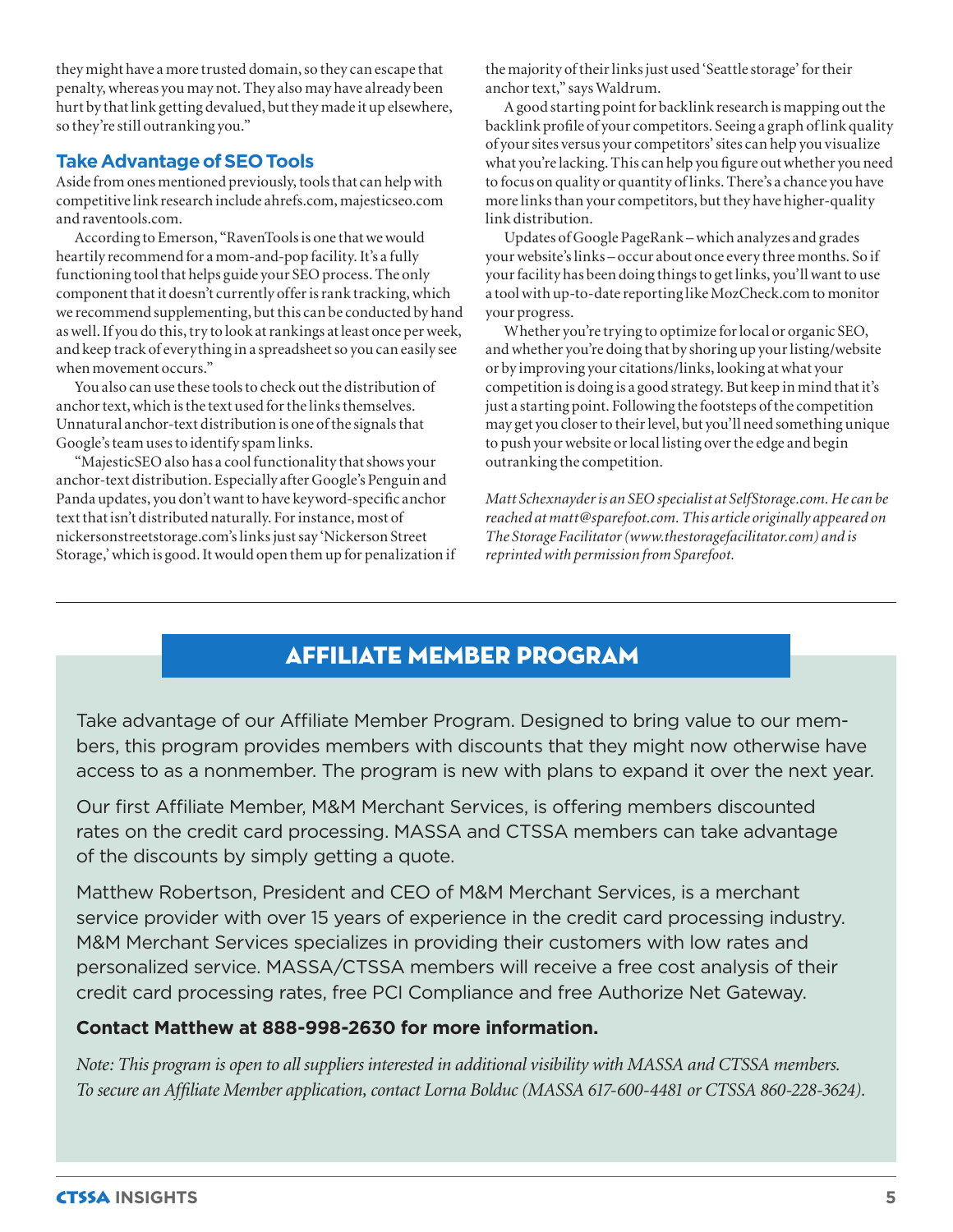If yours is a larger facility with a lot of customer traffic, the parttime manager ends up being in contact with your prospects at least half the time. Your phones are ringing and you have walk-in customers. Your full-timer is either selling on the phone or in person, and your part-time help may be the only sales back-up. For example, at one of the properties my company manages, the parttimers work five days per week to keep up with the traffic and workload.

It doesn't make much difference if yours is a smaller facility with less traffic. The relief manager may only be working two or three days per week, but the whole point of hiring the additional help is to rent more units. If you hire someone with no skills, you can bet that he won't close any sales. The customer, with multiple other storage options and little time to spare, will not wait to be convinced. When hiring part-time managers, consider including retail-sales experience as a requirement in your job posting.

#### **TIP 2: Look for Motivation, Ambition and the Ability to Work With Others**

All jobs, no matter how big or small, require a certain level of diligence and a sense of ownership to be done well. While you may think that motivation and determination are not critical attributes to have in your part-timer, full-time managers who have to work with them disagree. I asked a few site managers what traits they look for when they interview candidates for a part-time position. Here's what they wanted in support staff:

- Can take initiative and run the facility in the absence of
- the site manager with minimal supervision
- Can multi-task
- Has a genuine interest in the business
- Is a team player
- Has great customer-service skills

Setting your part-time manager requirements at a higher level may make it harder to find the right employee. However, it will benefit your business in the long run by helping you create the right team for your facility that will work toward a common goal.

#### **TIP 3: Clearly Identify Responsibilities and Offer the Right Training**

You're spending thousands of marketing dollars to get that phone to ring or get that customer to walk in the door. How would you like to listen to a phone call on which your relief manager denies a prospect the existing special offer because he is unaware of it? Or takes too long to find the availability and price for a certain unit size because he doesn't know how to use your system? Or is just plain rude and uninterested in renting units because he doesn't think sales is part of his job?

The part-timer may very well be your future site manager in training. You may argue that the average relief manager spends the larger part of his working hours simply maintaining the property, but does he ever answer the phone? Does he interact with prospects or customers? If so, then he has to go through the same operations and sales training as your full-time managers.

Relief managers are mostly offered minimal training (if any) that has to be completed in a very short time before they start

*When hiring part-time managers, consider including retail-sales experience as a requirement in your job posting.*

working, sometimes single-handedly. For your self-storage investment to be a success, carefully evaluate the responsibilities of your part-time employee and offer the right training program to help him help your business.

#### **TIP 4: There Is a Way to Reverse the High Turnover Rate for Employees**

It's not a secret that there's a high turnover rate for employees in the self-storage industry. Could this be partially attributed to a lack of investment in employee development? With average pay starting at minimum wage, the positions attract candidates who may be more transitory. This puts the owner in a position where he's not eager to invest in part-time staff, especially if they think the employee may not be around two months later.

You may not be able offer a higher wage. But by hiring the right candidate, clearly defining responsibilities and offering growth opportunities via training, your part-timers may not be as eager to move on to a different job. Add to this mix a performance-based bonus program and you can sit back and watch while your managers and property thrive.

Small to mid-size self-storage operators work around the clock to improve facility profitability and cash flow. We come up with new techniques and strategies to advance the areas that need work. The hiring and training of part-time employees is an area that should not be overlooked. It will bring you one step closer to the objective of streamlined operations and increased profits.

*Aycha Williams is responsible from marketing and employee training programs at AC Commercial Property Management. AC Commercial's motto is delivering increased cash flows and profitability to commercial property owners while providing industry's best customer service to their customers.*

*AC Commercial specializes in property management and investment of self-storage properties, office buildings, industrial parks, retail centers and rv/mobile home parks in Florida and in TX. The founders of AC Commercial have been operators of commercial real estate portfolios in the US for over 15 years. AC Commercial was founded in Orlando, FL and is privately held.* 

*For property management and investment inquiries please contact Rory Williams at 407-865-3007, rwilliams@accommercial. net , or visit our website: www.accommercial.net*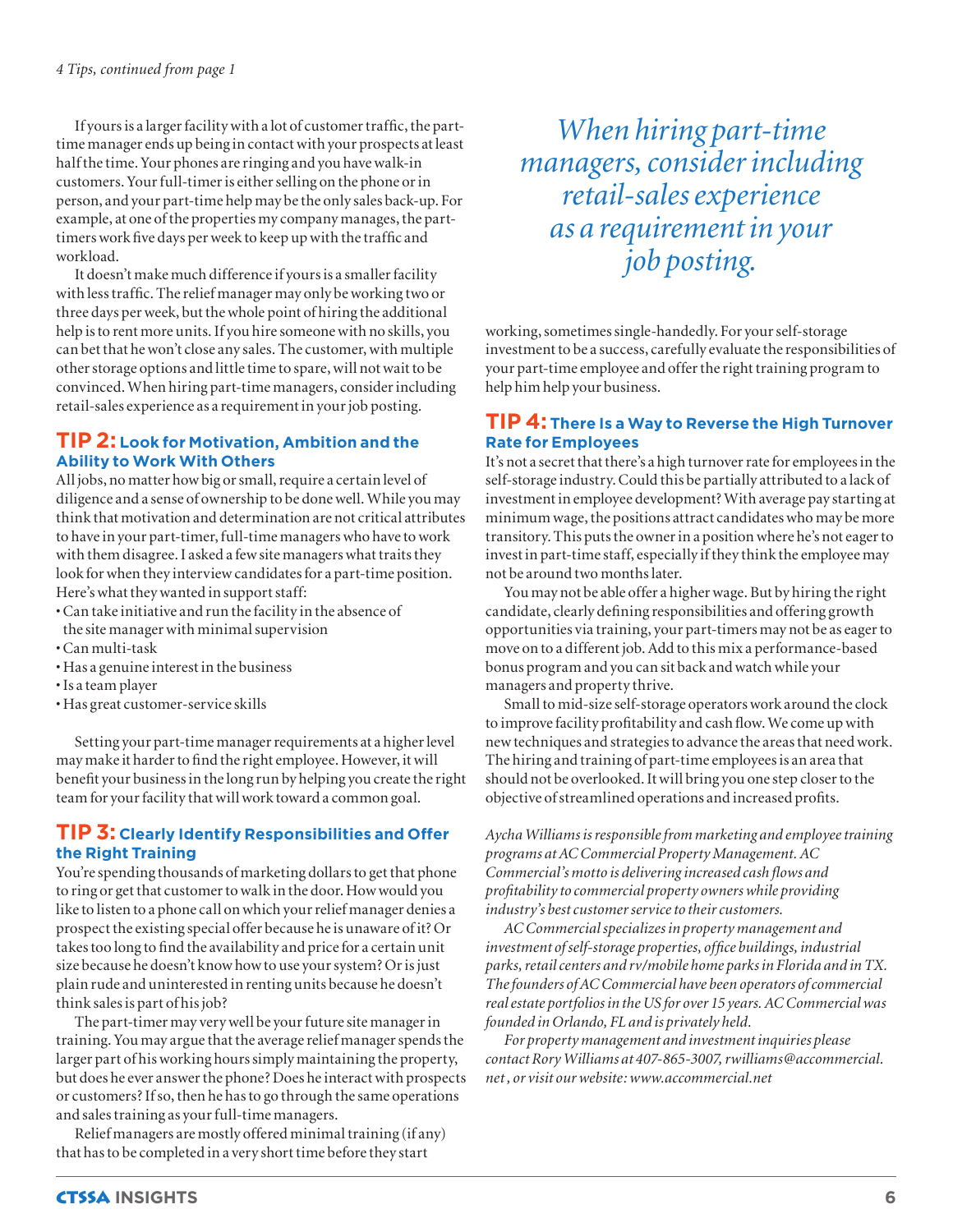# **Self-Storage Proving Resistant to Credit Card Skimming**

*By John Donegan, SelfStorage.com*

ast year, infamous international criminals Antonio<br>Gabor and Simion Tudor Pintille used a self-storage<br>facility in Queens, NY,<br>as the headquarters for a credit card skimming scher<br>Inside their storage locker, federal agent Gabor and Simion Tudor Pintille used a self-storage facility in Queens, NY,

as the headquarters for a credit card skimming scheme. Inside their storage locker, federal agents discovered hard drives with 6,100 stolen bank account numbers and hundreds of hours of ATM video footage, as well as more than 1,000 plastic cards encoded with stolen bank account information.

Pintillie, a Romanian citizen, and Gabor, an expat from Denmark, "skimmed" 50 Chase and Capital One ATMs throughout Manhattan, NY; Milwaukee; and Chicago.

By surreptitiously placing wafer-sized "skimmers" inside ATM card readers and "pinhole" cameras near the keypads, Gabor and Pintille were able to access \$3 million from more than 6,000 individual accounts. The two criminals are behind bars, but authorities think they had at least nine accomplices.

Although skimmers have historically targeted ATMs and gas stations, any machine with a card reader is at risk, particularly outdoor kiosks that lack surveillance by humans.

#### **Self-Storage Kiosks**

Considering OpenTech Alliance's Insomniac kiosks racked up more than \$24 million in self-storage transactions last year, storage kiosks could become a target for skimmers. So far, they've gone unnoticed by criminals.

OpenTech Alliance President and CEO Robert Chiti explained why skimmers haven't targeted storage. "The kiosks are generally not in very busy areas. I would guess criminals are looking for higher transaction volume," he said.

Also, the Insomniacs' cameras probably act as a deterrent, Chiti said.

"I imagine video has kept us out of harm's way," he said. "All of our machines all have cameras on them. We have two-way video; we can see them, they can see us."

Additionally, OpenTech has teamed up with Magtek to build card readers equipped with sophisticated encryption. If you use credit card readers or kiosks at your facilities, you can take some simple steps to ensure your tenants' data is kept safe.

#### **Security Stickers**

Generally, theses stickers are placed over a credit card machine's seams or screw holes, as they're designed to indicate a machine hasn't been tampered with. It's relatively easy for a sophisticated crook to place a new sticker on a terminal, so if there's been a security breach, be sure to check the security stickers.

#### **Other Tips**

- Be wary of unannounced visits from kiosk maintenance folks. Historically, skimmers have gained access to card readers at gas stations by pretending to make service visits.
- Keep a surveillance camera on your kiosk at all times. If you discover that a camera has been moved or damaged, be sure to check the kiosk for tampering.
- Ensure that your kiosks are well-lit at night.

*John Donegan can be reached at jdonegan@sparefoot.com. This article originally appeared on The Storage Facilitator (www.thestoragefacilitator.com) and is reprinted with permission from Sparefoot.*

*Any machine with a card reader is at risk for skimming, particularly outdoor kiosks that lack surveillance by humans.*